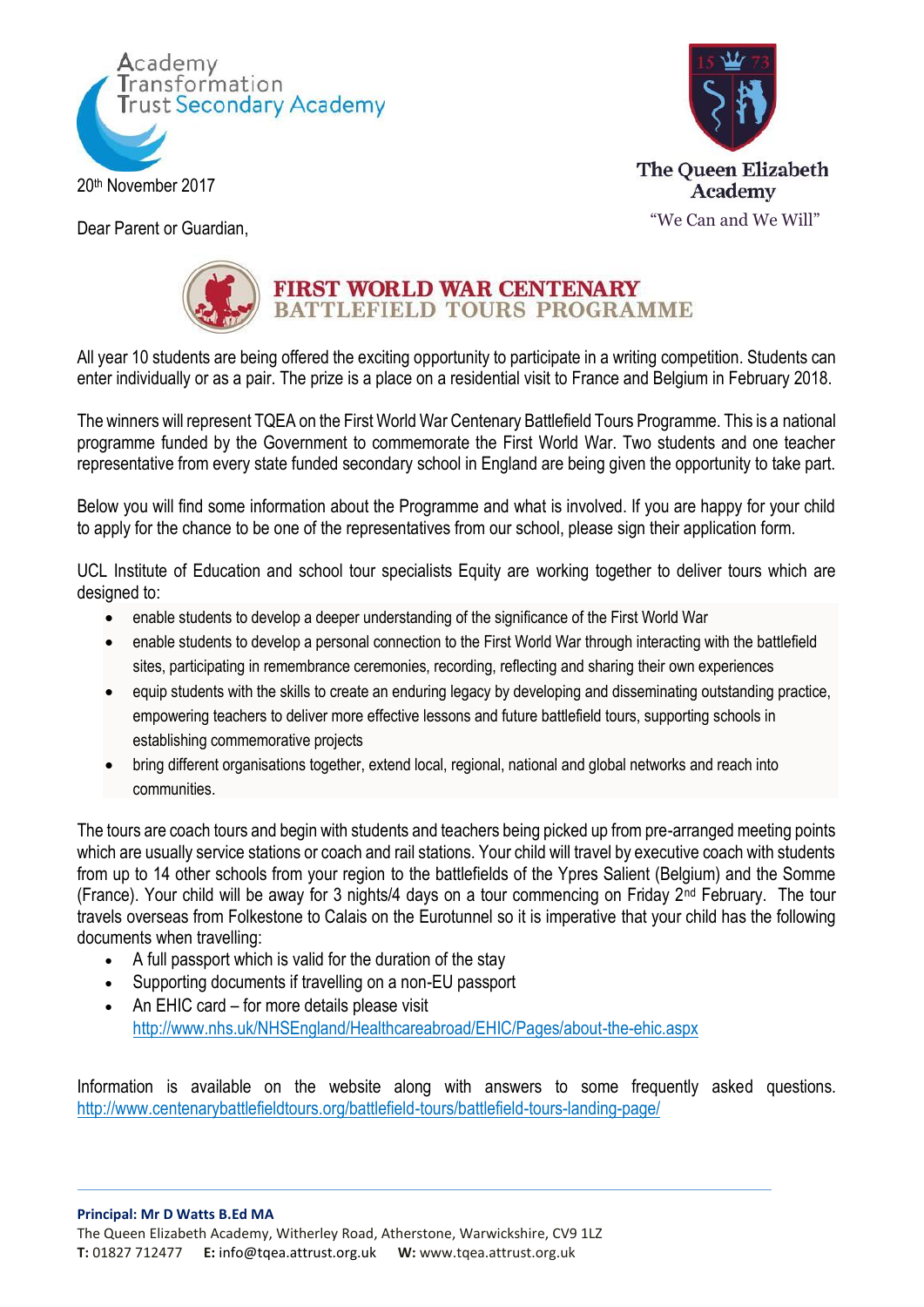The terms and conditions for your child's involvement are set out within the last part of this letter. We suggest you read this before signing the application form so that you are aware of what you will be agreeing to should your child win. By signing the application letter you are agreeing that their personal First World War related story, schoolwork, audio or audio-visual recordings and still images featuring them, may appear on the First World War Centenary Battlefield Tours Programme and Equity websites and possibly used for publicity purposes on the radio, TV, online and/or in print.

If you agree to the terms attached, and you are happy for your child to apply, please sign their application form. Should your child win, you will be sent further information and consent forms.

If you have any questions relating to the competition or trip, please do not hesitate to contact me.

Yours Faithfully

Miss S Chapman English Department

## **Battlefield Field Tours Terms and Conditions**

- agree to allow the photographing and/or making video or audio recordings of my child/dependent whilst participating in activities related to the Programme;
- give permission to Equity to pass on my childs/dependents name and age along with copies of any such photographs and/or recordings to Equity's partners in the Programme and Equity's associated companies, namely the Department for Education, Department for Communities and Local Government, UCL Institute of Education, Kingswood Learning and Leisure Group Limited (company number 03476432) (**Organisations**) and permit Equity and the Organisations to use, any material in the photographs and/or recordings where the copyright or any other rights are owned by my child/dependent and waive all my childs/dependents moral rights and performers' rights (if any) in the photographs and recordings;
- confirm that Equity and the Organisations shall be entitled to use my childs/dependents name, age and the photographs and/or recordings made of my child/dependent, in their original format or edited, adapted or altered, for the purposes of Equity's and the Organisation's internal and external promotional and publicity materials, advertising materials and for any programmes, publications, websites, electronic publications and social media services worldwide;
- agree that Equity and the Organisations shall be entitled to pass the photographs and/or recordings of my child/dependent, their name and age to external press and media agencies, publishers and broadcasters, and to partners and other third parties with which Equity or the Organisations work, anywhere in the world, for the purposes set out above; and
- agree that Equity and the Organisations may store copies of the photographs and/or recordings of my child/dependent, their name and age and contact details on their respective databases and may transfer or store the same to a destination outside the European Economic Area for the purposes set out above.

Your Rights: Equity and the Organisations are each the Data Controller of the Pupil's name, the Pupil's age, your name and contact details and the photographs and/or recordings of the Pupil. Under the UK Data Protection Act 1998 you have the right to ask for a copy of the information each Data Controller holds on you and, the Pupil (until the Pupil attains the age of 18 at which time the right in respect of the Pupil's information will pass to the Pupil) for which the Data Controller may charge a fee, and the right to ask the Data Controller to correct any inaccurate information. For more details please contact us at: ww1@equity.co.uk.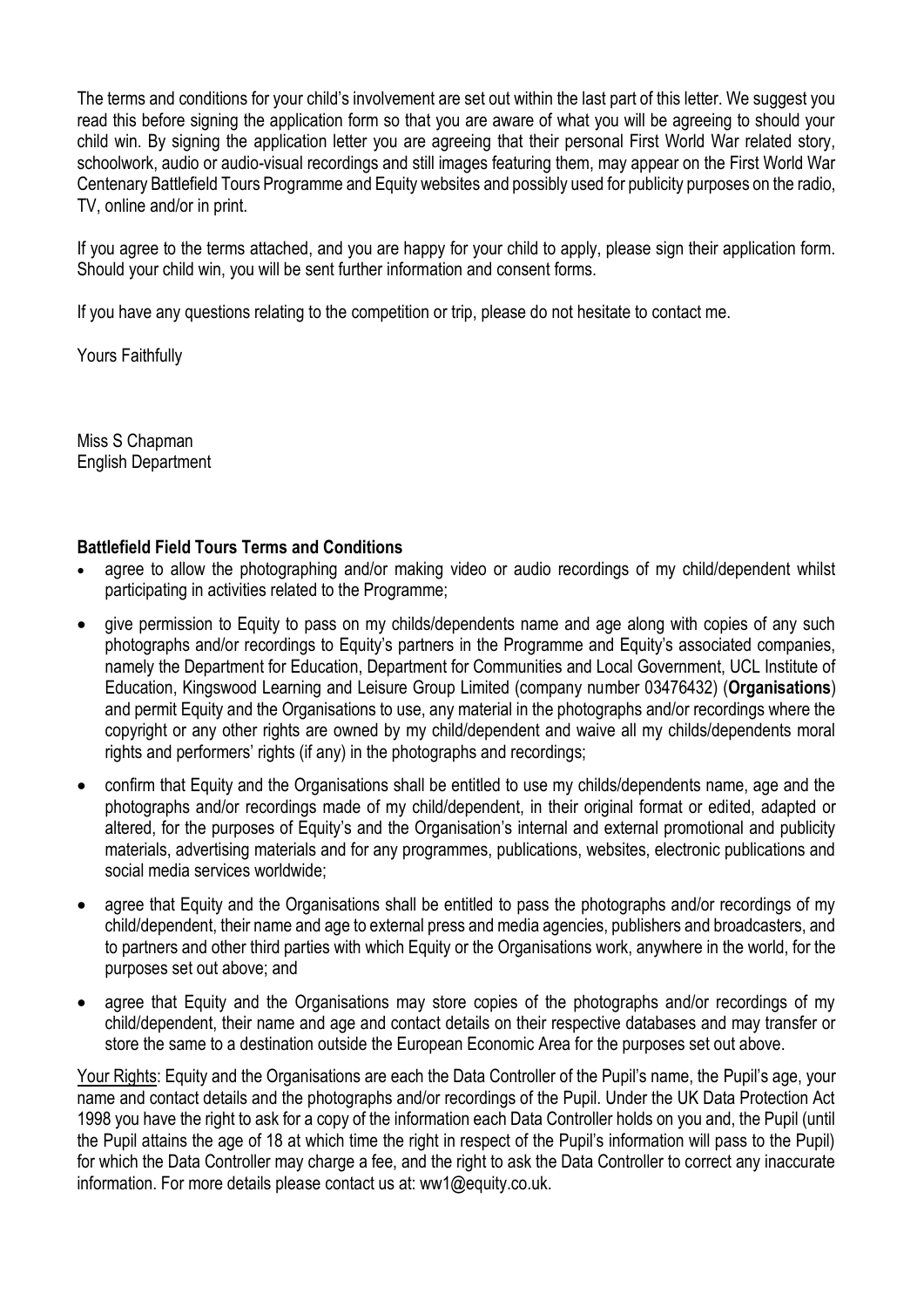## **Battlefields Tour Application Form**

**Closing Date 1st December. Hand in at English office. 250-400 words**

**Individual / Pair** Circle your type of application

**Name** \_\_\_\_\_\_\_\_\_\_\_\_\_\_\_\_\_\_\_\_\_\_\_\_\_\_\_\_\_\_\_\_\_\_\_\_\_\_\_\_\_\_\_\_\_\_\_\_

Name

- I give permission for my child to enter the competition and have read the accompanying letter.
- I agree to the Battlefield Field Tours' terms and conditions
- My child has a valid passport
- My child is available to travel 2nd-5th February 2018
- My child has an EHIC card
- My child already has travel insurance
- My child will need travel insurance and I am happy for the school to arrange this.

**Parent / Carer signature contracts** 

or